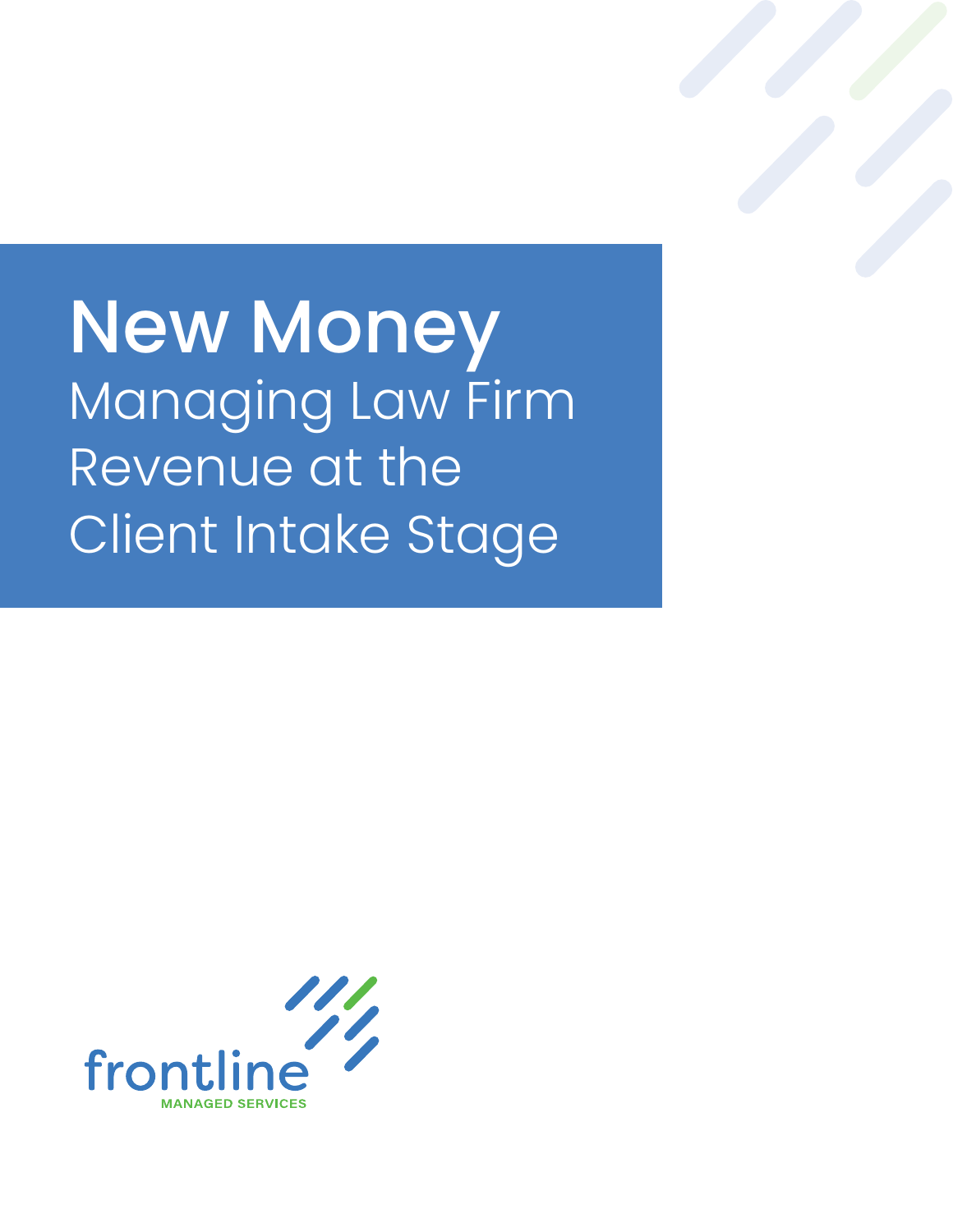

### NEW CLIENTS AND REVENUE MANAGEMENT

#### **EXPERIENCE HAS INDICATED:**

- No single new client acceptance policy will fit every firm.
- The framework and processes are usually revised to fit an individual firm's culture and that management's appetite to challenge the status quo.
- The biggest difference between firms delivering revenue realization improvement and those who don't is a commitment by senior firm management to drive a high level of true policy compliance.

### **"Insanity is doing something over and over again but expecting different results."**

Rita Mae Brown

### CLIENT INTAKE AS FINANCIAL RISK

#### **DEFINED FOR OUR PURPOSES**

- NOT "conflicts checks"
- NOT Subject Matter Preclusion ("the type of work we want")
- We're discussing Party Preclusion ("the type of clients we want") or making sure the firm has clients who pay.
- A "true credit policy" as part of Client Intake is still foreign to most firms.
- Firms can still dramatically reduce their risk of bad debt by managing those clients already in their AR portfolios.
- Policies used to assess risk and manage those highexposure clients to minimize losses are essential.

#### **AS EXPOSURE MANAGEMENT**

- A) Estimate the scope of work for each new client/matter as part of the intake process.
- B) Create and promulgate a policy with risk thresholds representing levels of exposure that the firm finds acceptable.

For example:

- If the proposed scope of work is less than \$12,000, minimal monitoring policy.
- If above \$12,000, but falls short of \$75,000, a practice group leader must approve.
- If above \$75,000, Management committee must approve new matter.
- ABOVE Threshold the firm should investigate the client's ability to pay.
- Assess the clients' risk and whether the risk indicates a retainer
- Other fee arrangement be made.
- This information should be included with the intake form.
- Public records searches are performed (Lexis/Nexis, Westlaw, etc.) for the business and its principals.
- Client should receive a rating (see next page). If the rating is a B or C, then a brief write up should accompany the rating.
- Send to attorney and COO/Department Manager/CFO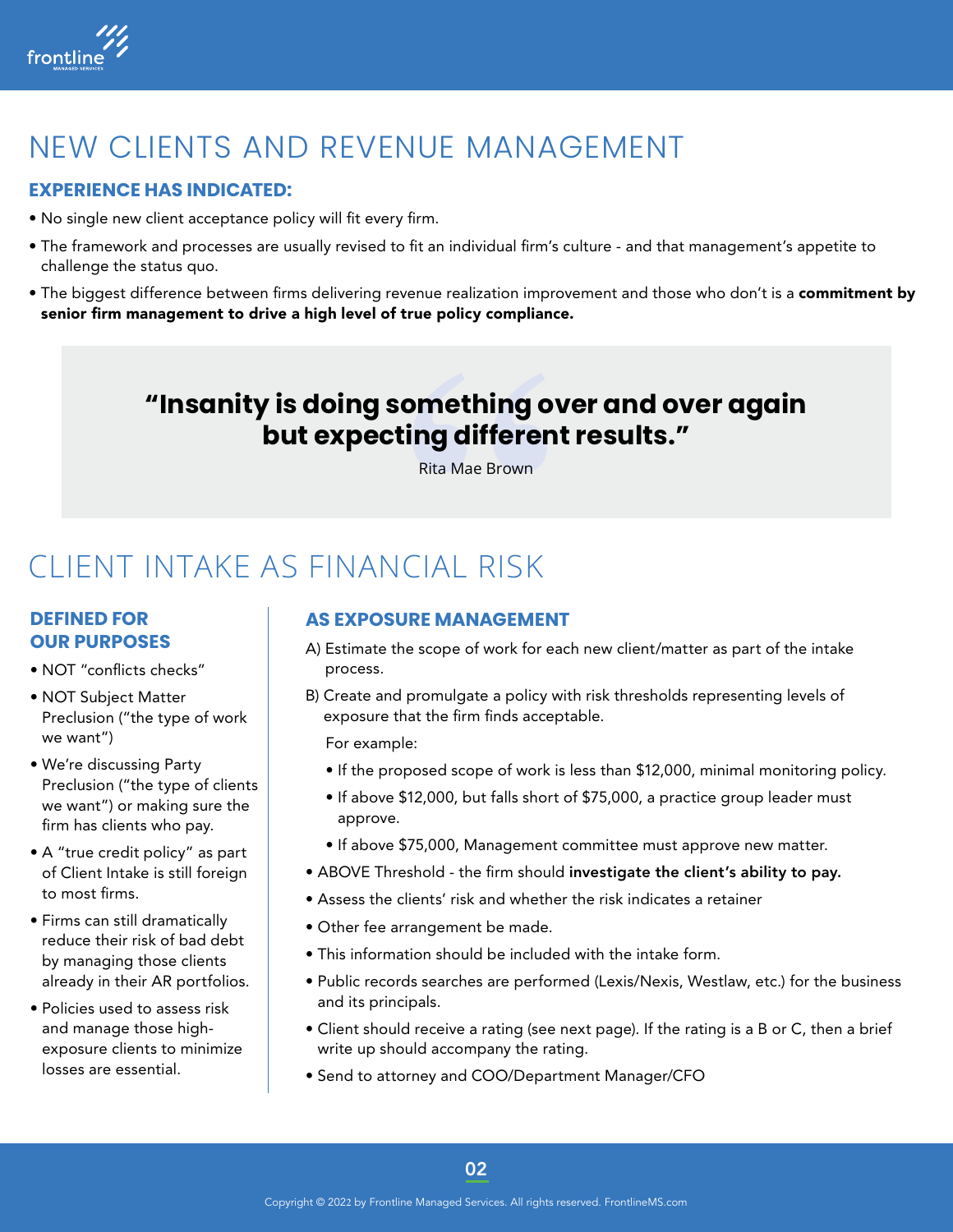

### CLIENT INTAKE | Risk Rating Examples

### A Rating

Low Risk

| Commercial<br>• More than five years in same business.<br>• Address of business is same as what client listed as owner.<br>• Association with other businesses does not create conflict with<br>current business.<br>. No suits, judgments, liens, bankruptcy filings or other blemishes.                                                                                                                                                                                                | <b>Consumer</b><br>· No suits, judgments,<br>liens, bankruptcy filings<br>or other blemishes.                                                                                                         | <b>Risk Tolerance</b><br>· No budget limit<br>required but could be<br>established. |  |
|------------------------------------------------------------------------------------------------------------------------------------------------------------------------------------------------------------------------------------------------------------------------------------------------------------------------------------------------------------------------------------------------------------------------------------------------------------------------------------------|-------------------------------------------------------------------------------------------------------------------------------------------------------------------------------------------------------|-------------------------------------------------------------------------------------|--|
| <b>B</b> Rating<br><b>Low Risk</b>                                                                                                                                                                                                                                                                                                                                                                                                                                                       |                                                                                                                                                                                                       |                                                                                     |  |
| Commercial<br>• Less than five years in same business.<br>• Address of business is same as what client listed as owner.<br>• Principal is involved in ownership of three or more businesses in a<br>major role.<br>. Paid-off liens or judgments or active filing or other derogatory<br>mark greater than \$5,000 which could increase the probability of a<br>client paying slowly.<br>• Request a D & B Report.<br>C Rating<br><b>Low Risk</b>                                        | <b>Consumer</b><br>• Paid-off liens or<br>judgments, or<br>active filing or other<br>derogatory mark<br>greater than \$5,000<br>which could increase<br>the probability of a<br>client paying slowly. | <b>Risk Tolerance</b><br>· Budget limit of \$70,000<br>(to be determined).          |  |
| Commercial<br>. New or less than one year in business.<br>• Address does not match if client claims ownership.<br>• Principal is involved in several businesses which may create<br>a conflict of interest or may cause them to not be managed<br>successfully.<br>• Bankruptcy within last seven years, or active suits, judgments or<br>liens greater than \$5,000 which may indicate a high probability of<br>slow pay or no pay on the client's behalf.<br>• Request a D & B Report. | Consumer<br>• Paid-off liens or<br>judgments, or<br>active filing or other<br>derogatory mark<br>greater than \$5,000<br>which could increase<br>the probability of a<br>client paying slowly.        | <b>Risk Tolerance</b><br>• Budget limit of \$12,000<br>(to be determined)           |  |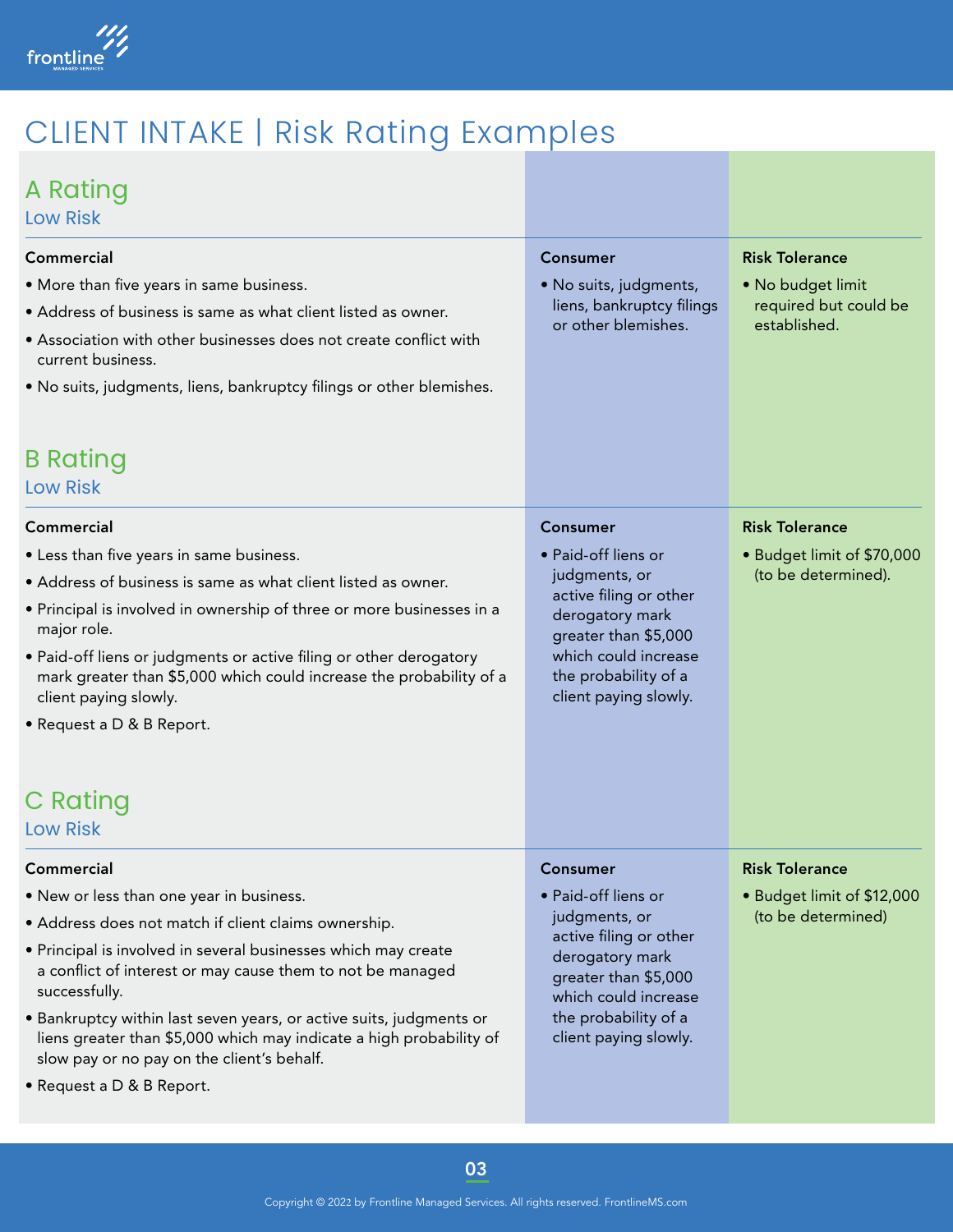

# CLIENT INTAKE | Risk Rating Examples

### **CLIENT RATING SCHEMA**

- Rating A No retainer or line required but attorney would want a one-time retainer just to start the engagement. It should be equal to or greater than one month's estimated billing. Then the client would go to a thirty day billing cycle.
- Rating B or C Retainer should be equal to 2 times the monthly billing rate. The retainer should be replenished when the accumulated balances of AR and WIP equal 70% to 80% of the Retainer.
- Retainer Policy Require a retainer for all matters opened for a new client.
- Exceptions require the approval of a Finance Director or similar role.
- Manage this client evaluation process:
	- Adequate retainer levels set
	- Aged WIP and AR as compared to retainer
	- Public records review

## CLIENT INTAKE | Liability and Monitoring

#### **PERSONAL LIABILITY**

- Principal(s) of new small businesses may be required to agree to joint liability as specified in the engagement letter.
- Sign the engagement letter, signifying their acceptance of personal liability, as appropriate.

#### **ONGOING EXPOSURE MONITORING**

- AR department's responsibility.
- The client's WIP must always be calculated as part of the exposure
- COMPARE: addressing accounts once they are 120 or 180 days past due
- Working out terms and credit arrangements with delinquent clients earlier, while you are still representing them, gives the firm a much greater chance of collection.
- Proactive, early detection before exposure becomes excessive.

### CLIENT INTAKE | Where Bad Debt is Mitigated

#### **ADDITIONAL CONSIDERATIONS**

*Based on the annual volume of new client-matters*

- Existing clients no intake review is required but collection efforts will begin at 30 days after invoice date.
- For new clients of any budget size, calls will begin at 45 days after invoice date.
- When the Engagement Letter is sent, the Credit & Collections department is notified/copied.
- Calendar tickler to verify that a signed letter has been received within two weeks. The person sending the letter will notify Credit & Collections Department when it is received.
- Not returned in two weeks? Credit & Collections department ask when may the firm expect receipt of the signed document?